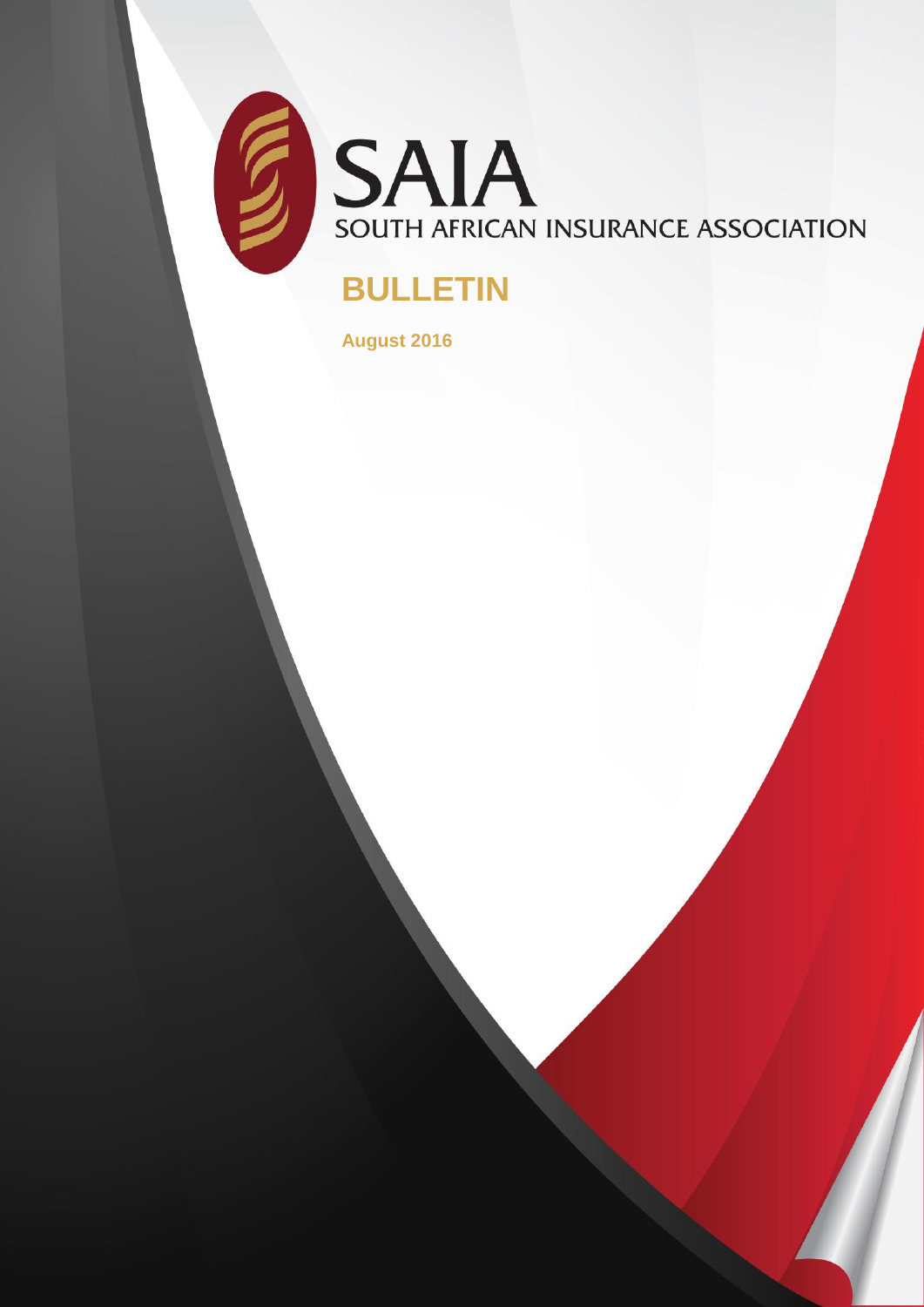

# content

| 2.             |  |
|----------------|--|
| 2.1            |  |
| 2.2            |  |
| 3 <sub>1</sub> |  |
| 3.1            |  |
| 3.2            |  |
| 3.3            |  |
| 3.4            |  |
| 3.5            |  |
| 4.             |  |
| 4.1            |  |
| 4.2            |  |
| 5.             |  |
| 5.1            |  |
| 5.2            |  |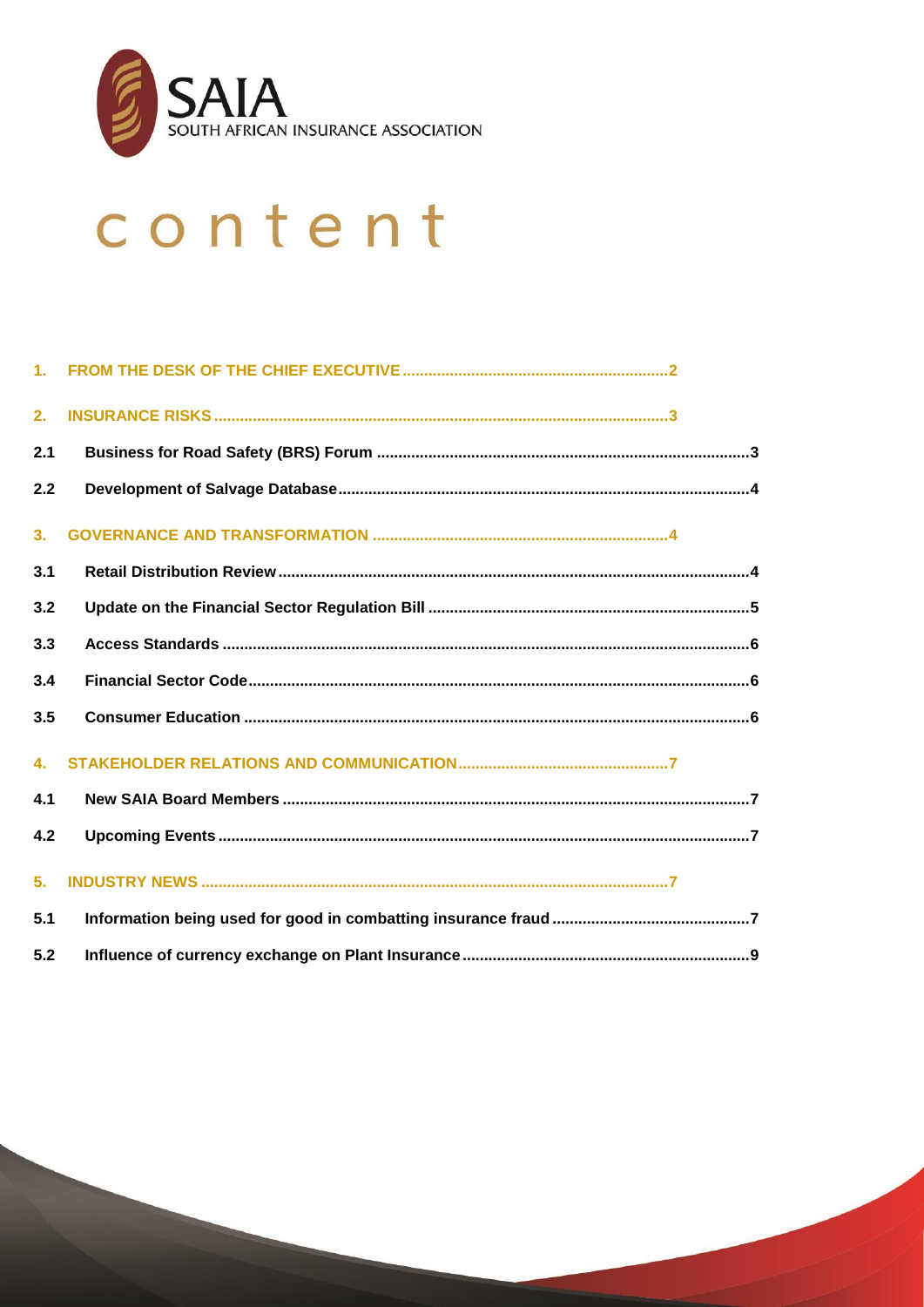

#### <span id="page-2-0"></span>**1. From the Desk of the Chief Executive**

As South Africa continues to grapple with economic growth challenges amid a tough economic environment, the discussion on economic transformation has once again been put under the spotlight. More than ever, there is a growing realisation by the government, business and labour that in order to achieve sustainable economic growth and improve the lives of all South Africans, all role players need to actively drive the economic transformation agenda.

The crucial element of economic transformation is that it promotes a more inclusive society in relation to income, spending power, employment, economic stability and financial security. It is this inclusivity that must be treated as the 'means' and not the 'antithesis' of economic growth, as stated by one of the speakers during the recent Insurance Conference held at Sun City in July. Various presenters at the conference alluded to the importance of growing South Africa's economy through encompassing inclusivity as well as finding innovative sustainable solutions.

As the short-term insurance industry, we are actively seeking and engaging with potential partners to find ways in which we can contribute to the economic transformation process. This is particularly in the small business space – a sector which has a great potential to make a significant contribution towards economic growth. One way is to shift procurement to a more diverse and inclusive supplier base. This includes providing work to small businesses within the building, motor, plumbing and panel beating industries, where insurers can make even greater strides in contributing towards growing the economy. An example of this is the work being done in our Motor Transformation and Sustainability Forum, where we are working together with South African motor body repairer associations to create an enabling environment in which insurers and other stakeholders can increasingly utilise the services of small black panel beating businesses. This important project is also being used as a blueprint for the recently established Non Motor Transformation and Sustainability Forum.

To take the discussion forward on economic transformation and to look at the various ways the industry can contribute to the National Development Plan, the SAIA will be hosting its first Indaba on the topic early next year. This will also be addressed at a roundtable discussion with SAIA member Chief Executives where economic transformation among other issues will be discussed on 8 September 2016.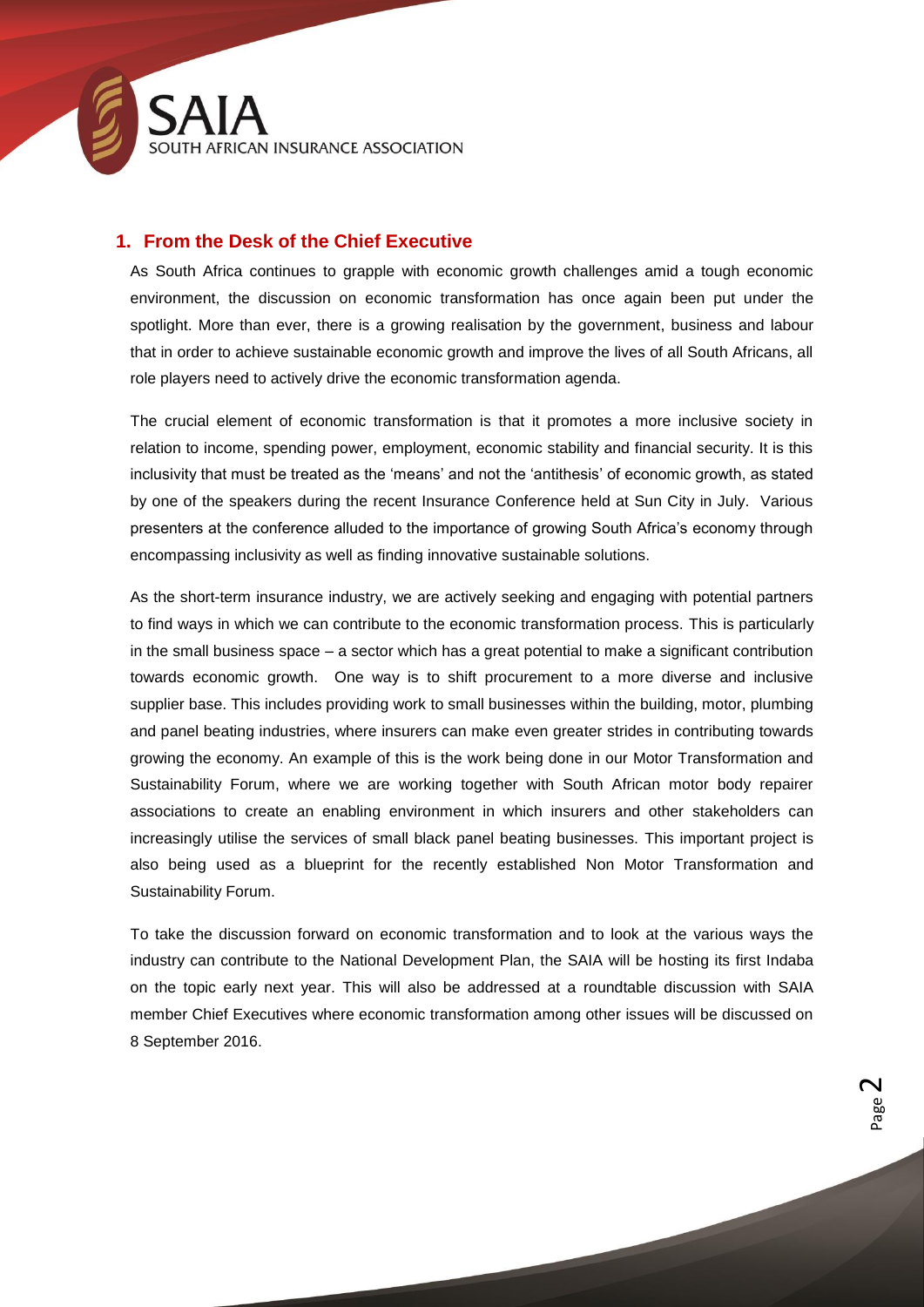

We look forward to engaging on this important and relevant matter.

Regards

Viviene

#### <span id="page-3-0"></span>**2. INSURANCE RISKS**

#### <span id="page-3-1"></span>**2.1 Business for Road Safety (BRS) Forum**

Following the Business for Road Safety (BRS) Forum meeting on 13 May 2016 with the Senior Director: Road Safety from the Department of Transport (DoT), the BRS was invited to a DoT workshop on 28 July 2016.

The objective of the workshop was to identify projects that Business Associations (and their members) could assist the DoT in the implementation of road safety related projects.

The following government agencies were in attendance and provided presentations on current projects and initiatives:

- The Cross Border Road Transport Agency (CBRTA),
- The Road Accident Fund (RAF), the Road Traffic Management Corporation (RTMC),
- Railway Safety Regulator (RSR),
- South African National Roads Agency SOC Limited (SANRAL)

It was agreed that the DoT will make all the presentations available to the BRS Forum for discussions on how the private sector could contribute to these projects, thereby contributing to road safety.

The SAIA will arrange a workshop with the BRS members of the Forum in order to discuss how as Business Associations we could support the DoT in terms of road safety.

> Page ന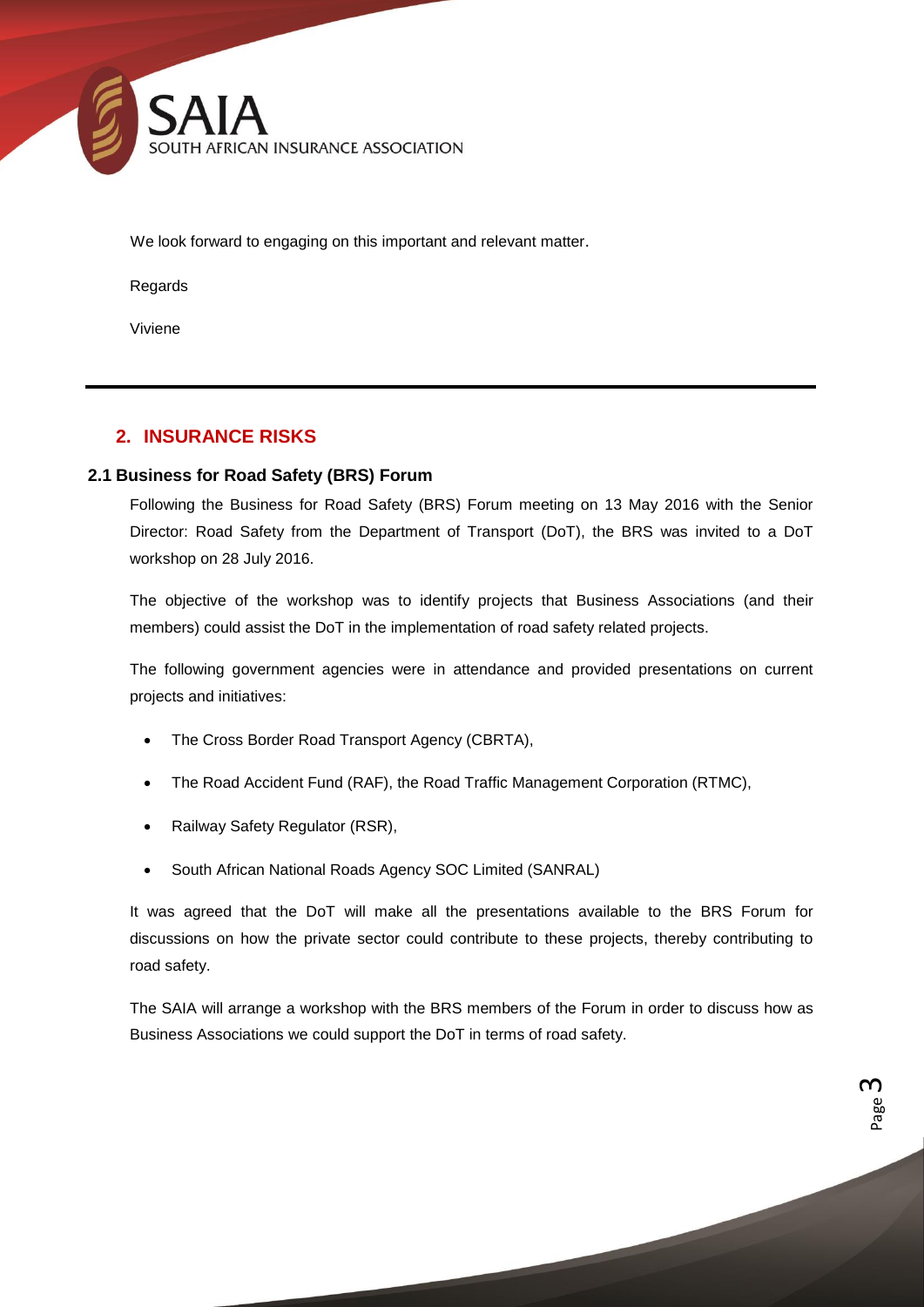

#### <span id="page-4-0"></span>**2.2 Development of Salvage Database**

The Salvage Database Governance Committee had its first meeting and focussed on the completion of a Service Level Agreement (SLA), to be signed between each member company and the SAICB.

Following the committee meeting, the SLA document was sent to motor members for final comments. The document will now be sent to the SAIA Board for approval.

The Committee has also planned follow up meetings to discuss and finalise the roles and responsibilities of the Governance Committee with regards to accessing of data by outside stakeholders and to agree to the ongoing management costs of the system.

- **For more information contact Nico Esterhuizen**
- **[Nico@saia.co.za](mailto:Nico@saia.co.za)**

#### <span id="page-4-1"></span>**3. GOVERNANCE AND TRANSFORMATION**

<span id="page-4-2"></span>**3.1 Retail Distribution Review**  The Financial Services Board (FSB) advised the SAIA recently that the current legal amendments being drafted by the FSB would give effect to some of the proposals in the RDR Phase 1 Update.

The FSB's technical discussions with the industry will continue to run parallel to the legislative drafting process. The FSB is currently drafting the Road Map for Phase 2 of the RDR.

The FSB is also continuing to consult with members of the FSB's Binder Fee Task Team to provide an opportunity for the industry to motivate why the draft binder fee caps in the Retail Distribution Review 2014 document are either appropriate or inappropriate.

The initial draft proposal on the binder fee caps in the RDR is as follows:

- Activity of enter into, vary or review: 2%
- Activity of determining the wording, determining the premiums of a policy, determining value of policy benefits: 2%
- Activity of claims settling between: 1 to 3%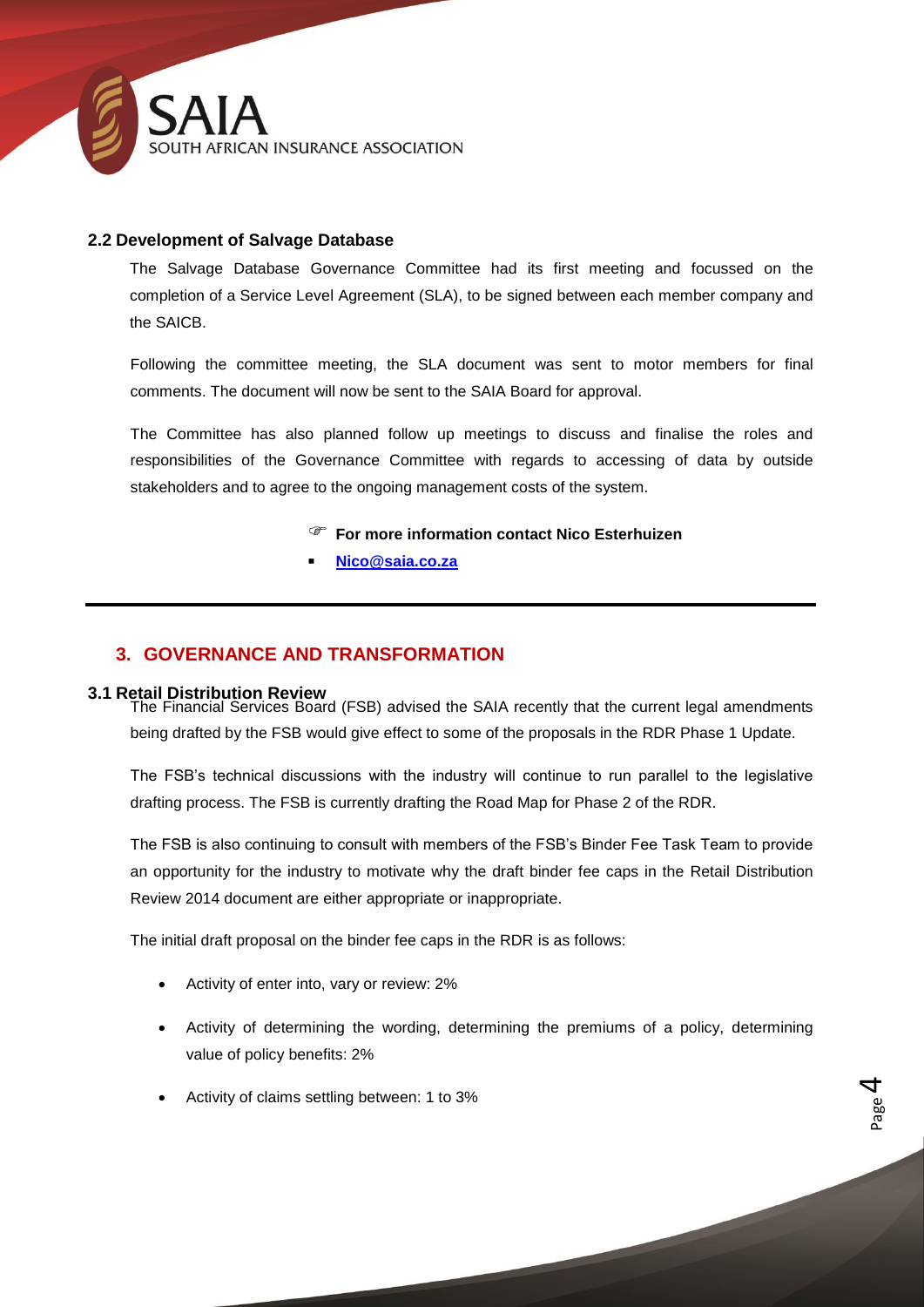

In respect of the FSB's proposed prohibition on commercial binders, the FSB requested feedback specifically on the commercial lines segmentation exercise undertaken by individual insurers in July 2016, who are also members of the Binder Fee Task Team.

The FSB stressed that whilst the binder fee caps are the current focus, members should not lose sight of the fact that the governance and sustainability of the intermediated model should be reflected by the caps.

#### **For more information contact Easvarie Naidoo**

**[Easvarie@saia.co.za](mailto:Easvarie@saia.co.za)**

#### <span id="page-5-0"></span>**3.2 Update on the Financial Sector Regulation Bill**

On the 21<sup>st</sup> July 2016, the National Treasury (NT) published a media statement on the Twin Peaks Bill, a response matrix to the issues raised during the Standing Committee on Finance (SCOF) public consultation process, as well as a revised draft of the FSR Bill on the National Treasury website: [www.treasury.gov.za](http://www.treasury.gov.za/)

The publication of the documents was intended to facilitate any further engagements on issues raised during the public hearings, prior to the SCOF resuming deliberations on the Bill in August 2016.

The proposed amendments in draft are yet to be considered by the SCOF for final decision on the changes to be effected, prior to the submission of the Bill to the National Assembly in Parliament.

A request was made to SAIA members to advise the SAIA of any comments and/ or concerns, if any, with the proposed amendments in order to facilitate further engagements, if necessary. The SAIA met with the NT on the  $10<sup>th</sup>$  August to discuss our further comments on their response document.

There were no contentious comments received from members on the Treasury responses and in certain instances the required amendments have been made and/ or further clarification provided.

**For more information contact Aatika Kaldine**

**[Aatika@saia.co.za](mailto:Aatika@saia.co.za)**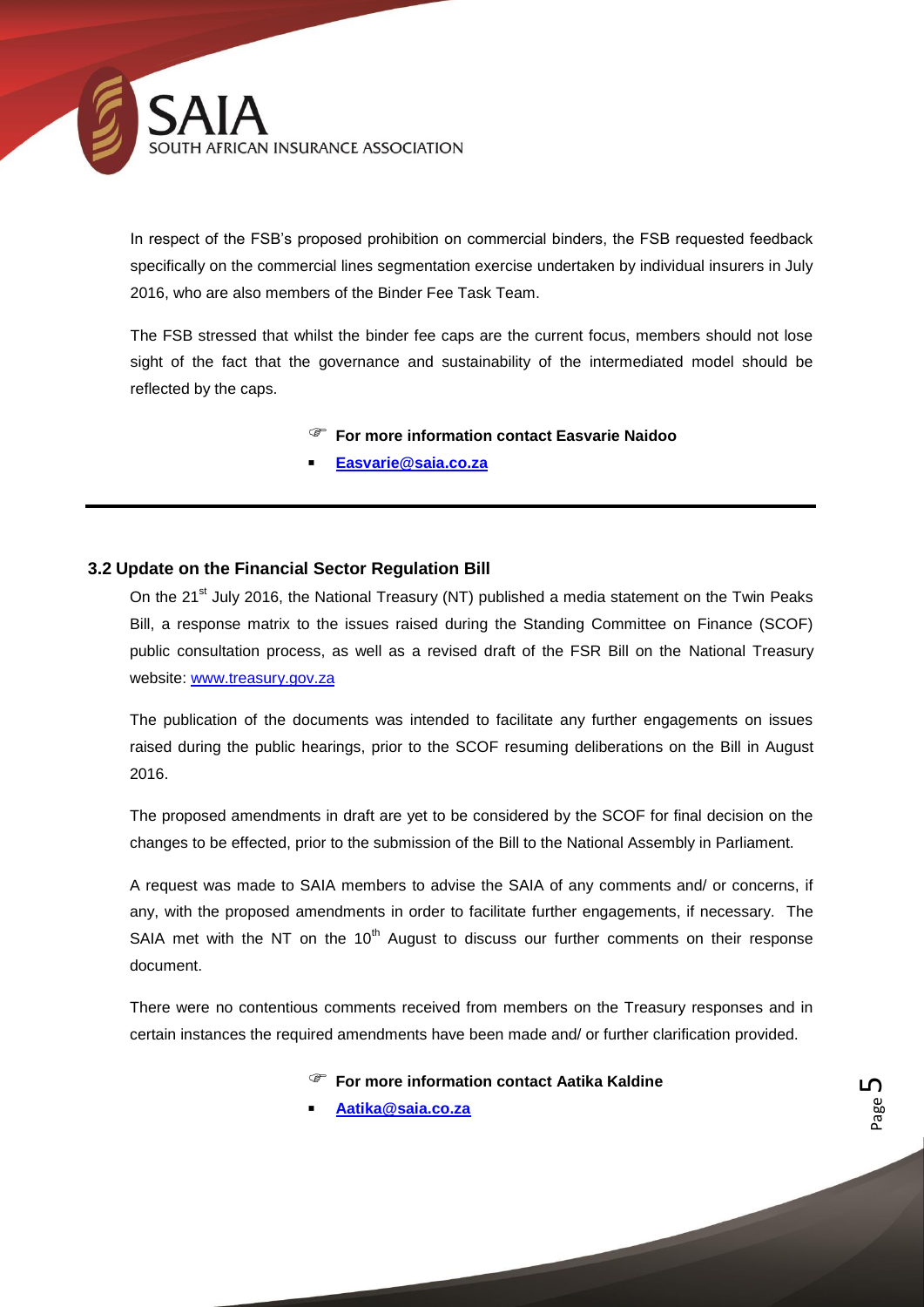

### **4. INDUSTRY NEWS**

#### <span id="page-6-0"></span>**4.1 Access Standards**

The SAIA Board has approved the Access Standards and submitted them to the Financial Sector Charter Council for approval. The Council has suggested that if the National Treasury (NT) and the Community Constituency of the Financial Sector Council approve the Standards, this would be accepted by the other constituencies. SAIA is currently in discussion with both NT and the Financial Services Board on the Standards.

#### <span id="page-6-1"></span>**4.2 Financial Sector Code**

Comments on the draft Amended Financial Sector Code (FSC) have been received. The amended FSC was sent to the Minister of Finance on 22 August 2016 for submission to the Department of Trade and Industry (DTI) for gazetting. It is expected that the FSC will be gazetted in September for immediate implementation.

#### <span id="page-6-2"></span>**4.3 Consumer Education**

#### **Next of Next Week TV Series**

Filming of the six Next of Next Week (NONW) episodes have been completed, with all episodes being subtitled in English. At the end of each episode is a short-segment highlighting the insurance lessons that were covered. These insurance inserts will be provided as a separate stand-alone video that can be used for additional screening purposes.

#### **Industrial Theatre**

Twenty-eight live shows have been completed with a total audience reach of approximately 43,000. There was a good audience turn-out in most provinces and crowd participation was encouraged through questions on short- term insurance and free prizes.

**For more information contact Leila Moonda**

Page 6

**[Leila@saia.co.za](mailto:Leila@saia.co.za)**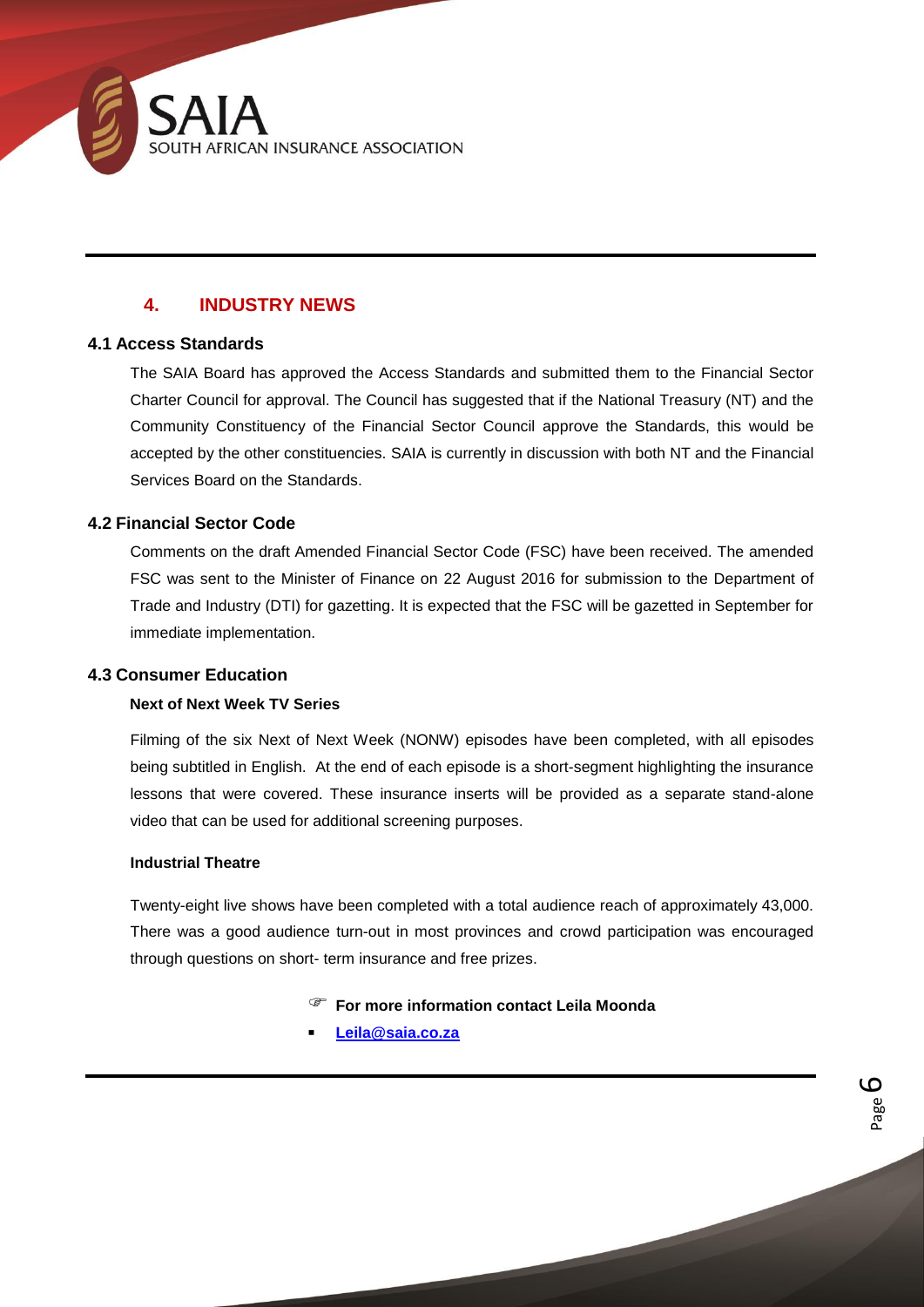

#### <span id="page-7-0"></span>**5. Stakeholder Relations and Communication**

#### <span id="page-7-1"></span>**5.1 New SAIA Board Members**

Three new SAIA board members were appointed during the recent SAIA Annual General Meeting in July.

They are Angela Mhlanga, Managing Director at Standard Insurance Limited, Nash Omar, Managing Director at Hollard Insurance Company Limited and Mpumi Tyikwe, Managing Director at Alexander Forbes.

#### <span id="page-7-2"></span>**5.2 Upcoming Events**

#### **The CEO Roundtable**

For the second year running, the SAIA will host a roundtable for all member company Chief Executives to give an update on progress made by the SAIA in implementing its new business model and playing a role in the broader environment in which it operates. Other issues affecting the industry will also be discussed such as economic transformation and how the industry can contribute to growing the economy in alignment with the National Development Plan. The roundtable will take place on 8 September 2016 at the Wanderers Club, 21 North Street in Illovo, Johannesburg.

**For more information contact Carolle Sinnye**

**[Carolle@saia.co.za](mailto:Carolle@saia.co.za)**

#### <span id="page-7-4"></span><span id="page-7-3"></span>**6. INDUSTRY NEWS**

#### **6.1 Information being used for good in combatting insurance fraud**

Sharing quality high density data and linking this with multiple related datasets is a critical part of identifying insurance fraud on a large scale in South Africa and is a prime example of how information can be used to benefit the industry.

This is according to Robin Wagner, Senior Vice President: Head of International Insurance Markets at TransUnion who says that anti-fraud organisations such as the South African Insurance Crime Bureau (SAICB) can detect and act on fraud networks or fraudulently excessive claims by utilising the Insurance Data System (IDS), an insurance industry information-sharing platform.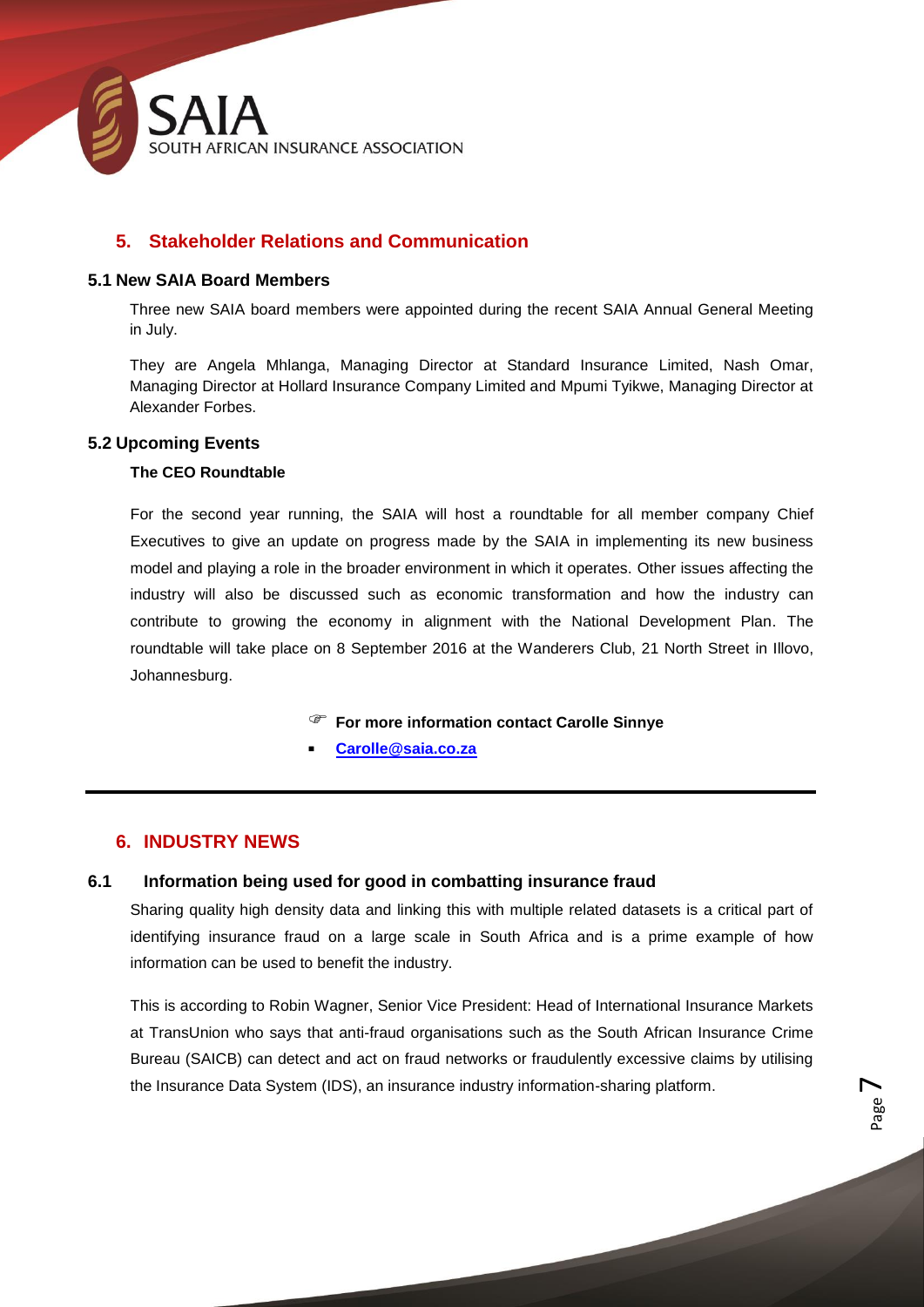

"Criminal networks often act across multiple insurers and can be so complex that they simply cannot be picked up by a single insurance company. When data shared by a group of insurers is centralised on IDS, there is a greater likelihood of being able to detect these patterns and use this information in subsequent criminal investigations," Wagner says.

He adds that the effective use of IDS, which was initiated and developed by the South African Insurance Association (SAIA) in partnership with TransUnion, can increase underwriting profitability through the reduction of insurance fraud.

Garth de Klerk, CEO of SAICB, says that his organisation utilises data from the IDS in their criminal investigations, once it has been correctly, cleaned, interrogated and stored by TransUnion. This information is then run past several databases, including the South African Police Service's wanted list and TransUnion's auto information services bureau to connect cases and detect fraud patterns.

"Currently, we have over 55 insurance ongoing fraud investigations, with a quantum of claims in excess of R250 million, and this indicates why we are dependent on receiving data of the highest standard. It is crucial to have a partner like TransUnion which is equipped to handle these volumes of data and provide quality services in order help the insurance industry combat fraud," de Klerk says.

The SAICB utilised IDS in its investigation against a network of 80 individuals who were conducting fraud by repeatedly claiming on cellphone insurance.

De Klerk says the network's modus operandi was to move from broker insurance to the underwriting manager market and across various companies over time in order to avoid red flags appearing on individual fraud detection systems. He believes a single company would have been unable to identify this pattern.

Wagner and de Klerk agree that insurance companies can further assist in the fight against insurance fraud by improving the quality of data they provide to IDS. Quoting and data capturing are two processes which need to be prioritised in order to improve data quality, ensuring all information acquired is registered accurately.

Wagner concludes, "It is clear that information from IDS can be used for good in the fight against insurance crime. In order to take this to the next level and strive toward eliminating insurance fraud, we need to ensure that the data shared with us by insurance companies is of the highest quality."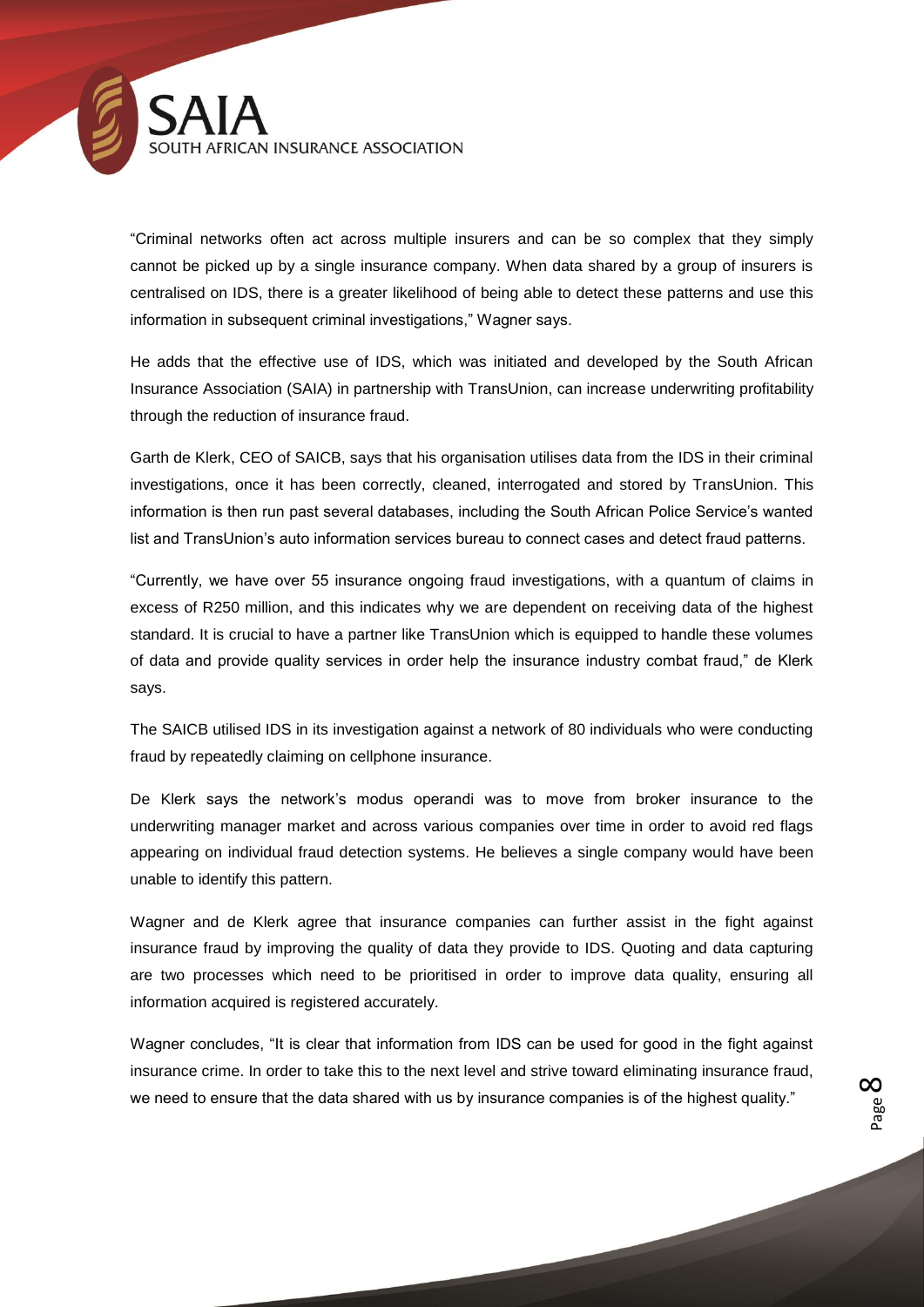

#### **About TransUnion (NYSE: TRU)**

Information is a powerful thing. At TransUnion, we realise that. We are dedicated to finding innovative ways information can be used to help individuals make better and smarter decisions. We help uncover unique stories, trends and insights behind each data point, using historical information as well as alternative data sources. This allows a variety of markets and businesses to better manage risk and consumers to better manage their credit, personal information and identity. Today, TransUnion has a global presence in more than 30 countries and a leading presence in several international markets across North America, Africa, Latin America and Asia. Through the power of information, TransUnion is working to build stronger economies and families and safer communities worldwide.

We call this information for good.

- **For more information contact Matthys Swanepeol**
- **011 214 6000**

#### <span id="page-9-0"></span>**6.2 Influence of currency exchange on Plant Insurance**

The depreciation of the rand against major currencies has had a detrimental impact on the construction industry. This is mainly due to the fact that a significant percentage of construction plant is imported from Europe, the US and Asia, resulting in significant increases in the local purchase prices of the plant, as well as the cost of spare parts for repairs. The impact of this has not only affected suppliers and customers, but has also affected insurers.

The increased costs noted above, largely due to the depreciation of the rand, have led to a noticeable increase in instances of under-insurance of construction plant and equipment. If the customers were to increase the sums insured to reflect the correct values, this would result in increased insurance premiums, for a sector in economic decline and a bleak outlook. However, where the customers fail to adequately insure their plant and equipment, they carry a significant portion of the risk, as, in the event of a claim for loss of or damage to same, they would be underinsured, and claim settlements/payouts would be proportionately reduced. The result of this is that in certain cases, the clients may not be able to replace or repair damaged or stolen equipment, thus adversely affecting their businesses. From the Insurers point of view, this trend has a detrimental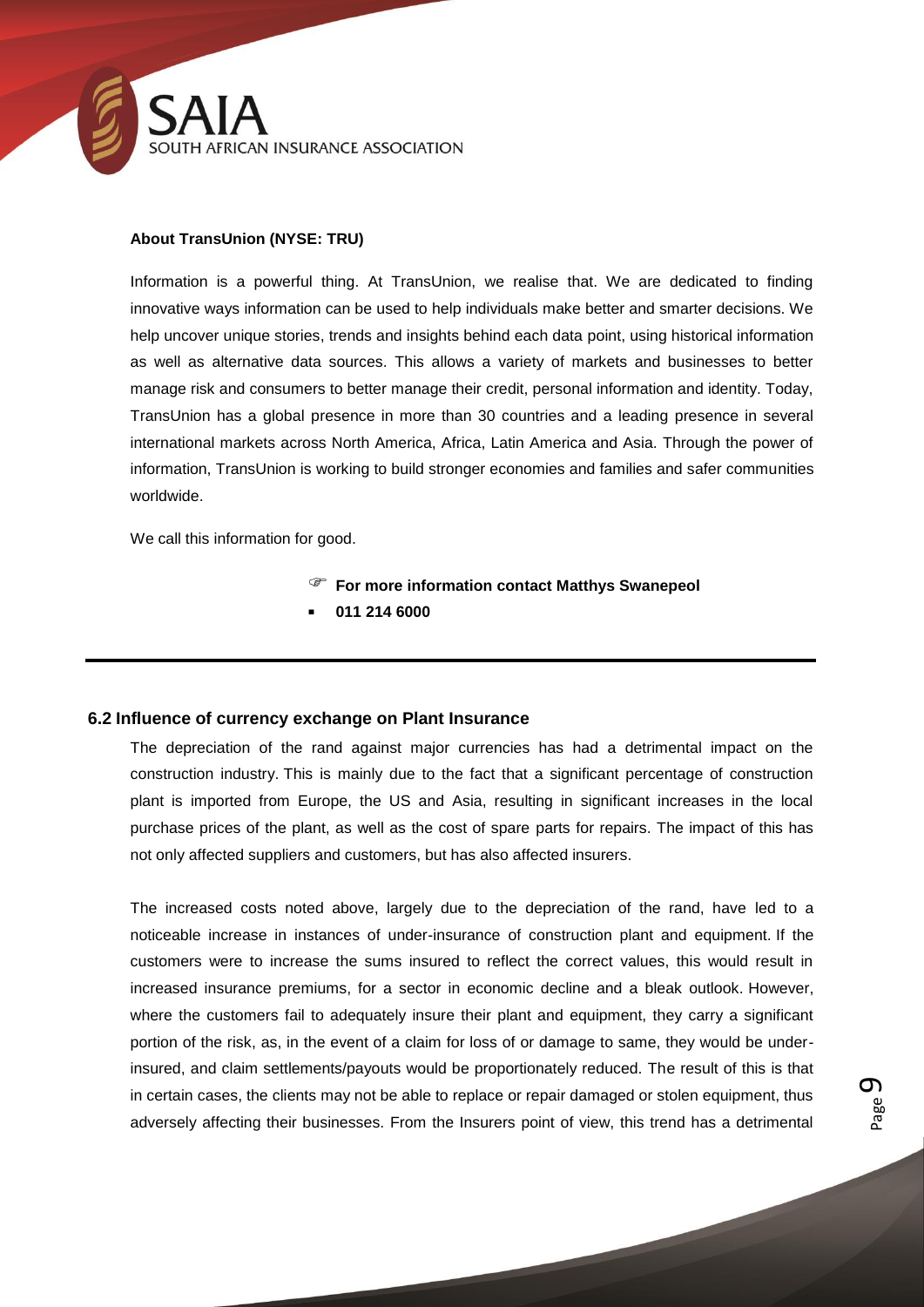SOUTH AFRICAN INSURANCE ASSOCIATION

effect on their bottom line, as the inadequate Sums Insured will result in a reduction in premium income.

Construction plant costs millions. A 30% devaluation in the rand coupled with normal inflation can see customers having to pay hundreds of thousands out of their pockets. Insurers have also seen an increase in settlement disputes on claims where average has been applied, either when there has been partial damage, and also in instances where the policy warrants that insurers settle the market value of the insured plant item. There is a widening gap between the market value of plant items and their new replacement value. With a shrinking construction market, and with the closure of many construction companies, the value of plant in a market of willing buyers and sellers has declined significantly due to an oversupply of used plant.

To give an example of the effect of the devaluation of the rand, an insured recently suffered damage to a midrange American made Dozer, the client bought the Dozer brand new in 2013 for R7 500 000.00. However, the same machine is currently being sold for R13 000 000.00, a 73.00% increase in three years. If one accounts for the rate of inflation (on CPI) the new sale value should be R9 250 000.00 and one can ascribe the additional 38% increase to the Rand's depreciation against the US\$. The knock-on effect on a claim could be the following - If the client is insured on NRV basis with a 1 July renewal the 27% increase in the Rand Dollar and New sale value of the machine could mean that Insurers will have to apply average on the claim.

With GDP growth below 1%, insurers have gone into a price war for the few customers that are doing well. The rates are getting thinner and this is also impacting the bottom line. A small claim can see the loss ratios of the customer shoot through the roof.

With current developments in the European markets and the recent "Brexit", the world currencies will be more volatile and will directly impact on our Engineering book.

- **For more information contact Brad Edwards**
- **[brade@hollard.co.za](mailto:brade@hollard.co.za)**